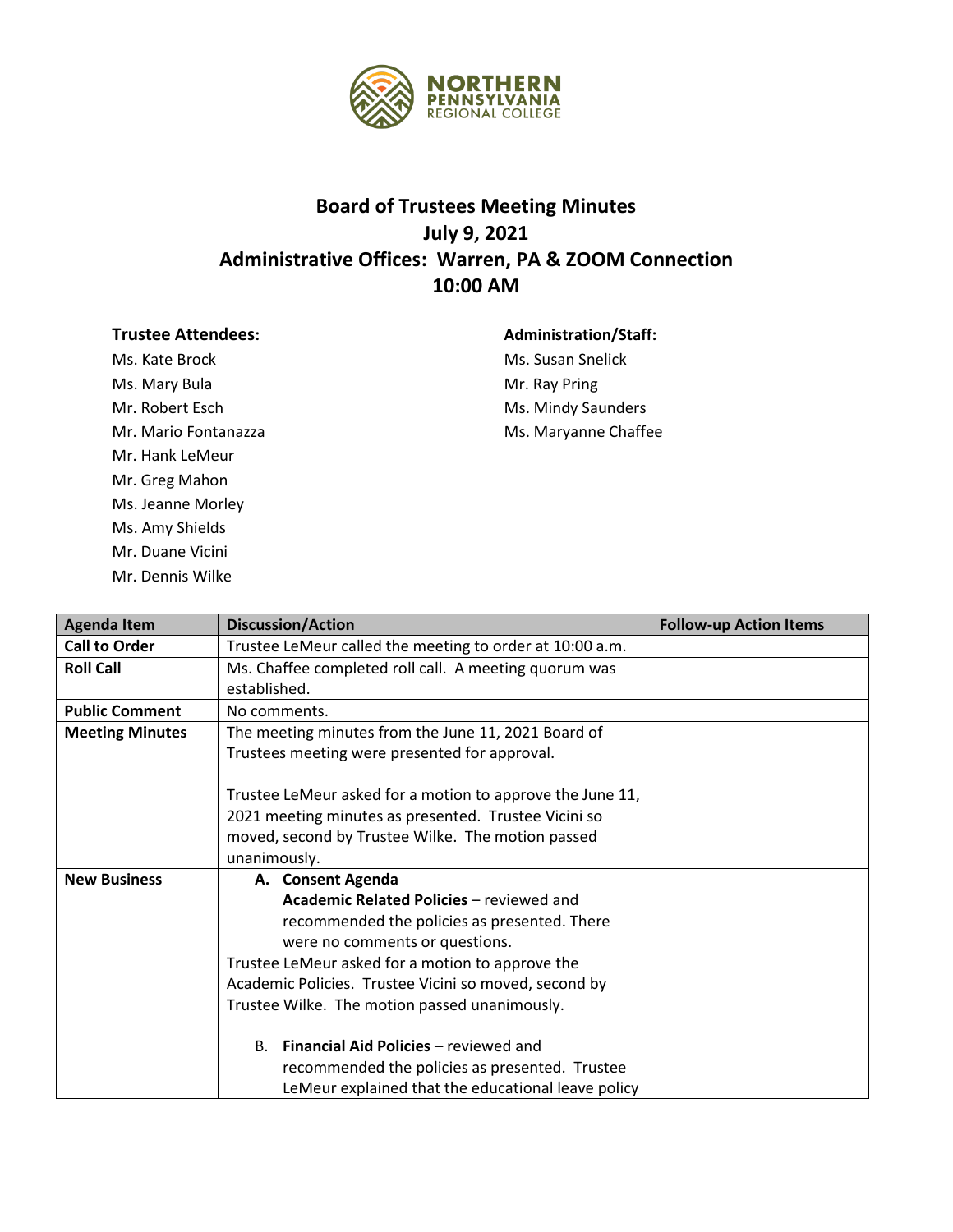

|                            | is in line with the Financial Aid Policy.                                                      |  |
|----------------------------|------------------------------------------------------------------------------------------------|--|
|                            | Trustee LeMeur asked for a motion to approve the                                               |  |
|                            | Financial Aid Policies. Trustee Vicini so moved, second by                                     |  |
|                            | Trustee Wilke. The motion passed unanimously.                                                  |  |
|                            |                                                                                                |  |
|                            | C. President's First Year Milestones - President                                               |  |
|                            | Snelick provided updates on her milestones.                                                    |  |
|                            | Trustee LeMeur commented on the positive                                                       |  |
|                            | feedback he had received from the Chamber of                                                   |  |
|                            | Commerce meetings.                                                                             |  |
|                            | Trustee LeMeur asked for a motion to approve the                                               |  |
|                            | President's Milestones. Trustee Wilke so moved, second by                                      |  |
|                            | Trustee Shields. The motion passed unanimously.                                                |  |
| <b>Standing</b>            |                                                                                                |  |
| <b>Committees</b>          |                                                                                                |  |
| <b>Reports and</b>         |                                                                                                |  |
| Recommended                |                                                                                                |  |
| <b>Actions</b>             |                                                                                                |  |
| <b>Finance &amp; Audit</b> |                                                                                                |  |
| <b>Committee</b>           | A. Previous committee meeting minutes were<br>provided for the board's information.            |  |
|                            |                                                                                                |  |
|                            | B. Financial Statements - Mr. Pring reviewed the                                               |  |
|                            |                                                                                                |  |
|                            | financial information provided and answered                                                    |  |
|                            | questions regarding documents ending May 31,<br>2021.                                          |  |
|                            |                                                                                                |  |
|                            | After review and discussion, Trustee LeMeur asked for a                                        |  |
|                            | motion to approve. Chairperson Brock so moved, second                                          |  |
| <b>Executive</b>           | by Trustee Bula. The motion passed unanimously.                                                |  |
|                            | A. Previous committee meeting minutes were                                                     |  |
| <b>Committee</b>           | provided for the board's information.                                                          |  |
|                            | В.                                                                                             |  |
|                            | President Snelick provided a summary of her and<br>Chairperson Brock's successful visit to our |  |
|                            |                                                                                                |  |
|                            | legislators in Harrisburg.<br>Trustee Mahon commented on the various activities over           |  |
| <b>Harrisburg Update</b>   |                                                                                                |  |
|                            | the past month at the State Capital.                                                           |  |
|                            |                                                                                                |  |
|                            |                                                                                                |  |
| <b>Academic Affairs</b>    | A. Previous committee meeting minutes were                                                     |  |
| <b>Committee</b>           | provided for the board's information.                                                          |  |
|                            | B. Ms. Saunders reviewed the most recent student                                               |  |
|                            | enrollment report as provided. She also provided                                               |  |
|                            | an update on the accreditation process.                                                        |  |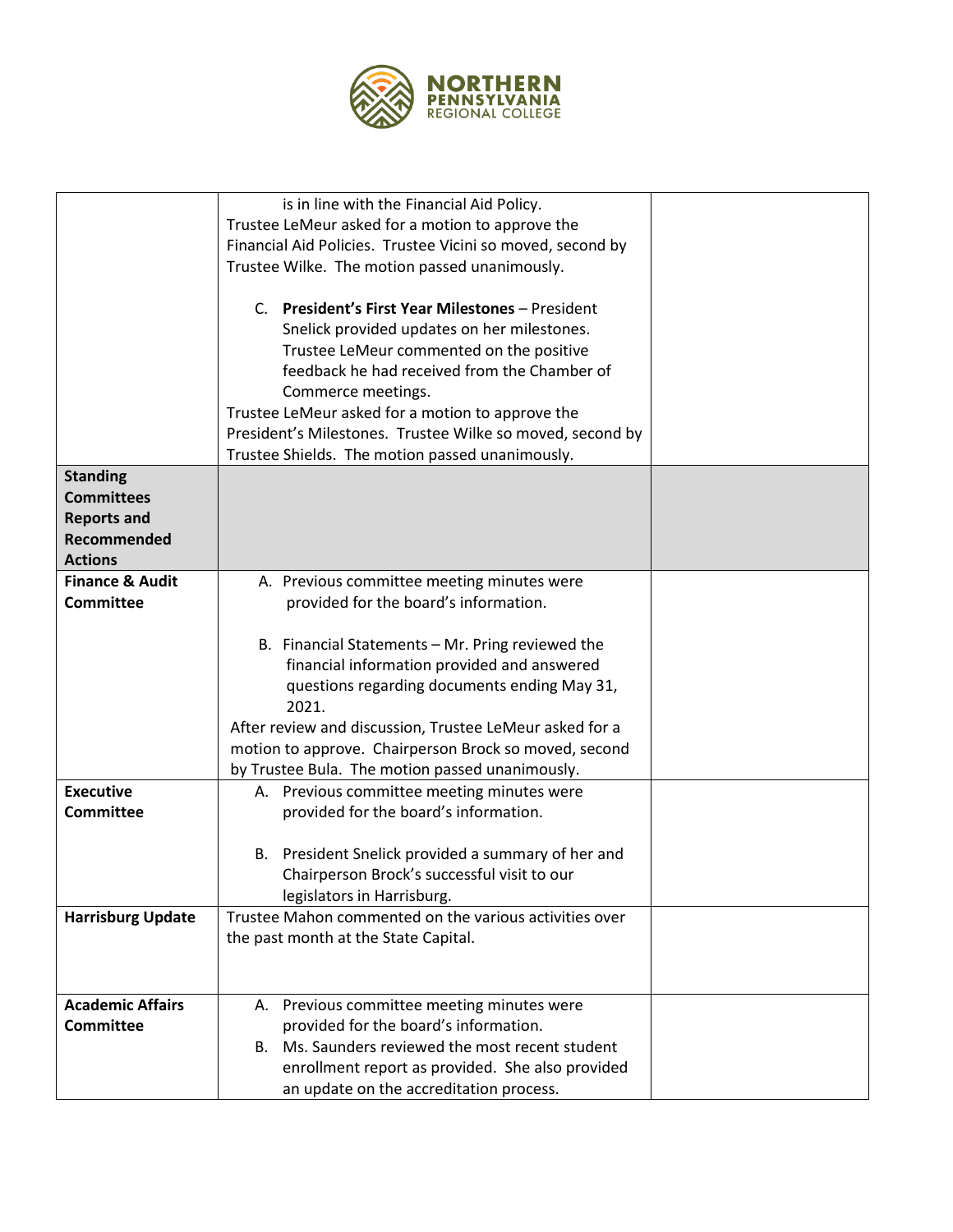

| <b>Policy Development</b> | A. Mr. Pring and Chairperson Brock provided brief                                  |
|---------------------------|------------------------------------------------------------------------------------|
| - Human Resources         | updates.                                                                           |
|                           |                                                                                    |
|                           |                                                                                    |
| <b>PR and Marketing</b>   | A. Previous committee meeting minutes were                                         |
| <b>Committee</b>          | provided for the board's information.                                              |
|                           | Trustee Bula provided a report on marketing<br>В.                                  |
|                           | efforts and related plans. Ms. Saunders mentioned                                  |
|                           | outreach at local fairs in the footprint were being                                |
|                           | represented over the summer, staffed with current                                  |
|                           | SSS staff.                                                                         |
| <b>Strategic Growth</b>   | No report.                                                                         |
| <b>Committee</b>          |                                                                                    |
| Nominating and            | Previous committee meeting minutes were provided<br>Α.                             |
| <b>Board Development</b>  | for the board's information.                                                       |
| <b>Committee</b>          | Trustee Vicini suggested to hold off on nominations of<br>В.                       |
|                           | additional trustees until such time as the college                                 |
|                           | knows what other areas might be added to our                                       |
|                           | footprint.                                                                         |
|                           | The Annual Retreat will be held November 4 <sup>th</sup> and 5 <sup>th</sup><br>C. |
|                           | in Erie, in conjunction with the open house for the new                            |
|                           | Erie Facility.                                                                     |
| <b>Task Force</b>         |                                                                                    |
| <b>Committee Reports</b>  |                                                                                    |
| and recommended           |                                                                                    |
| <b>Actions</b>            |                                                                                    |
| <b>President's Report</b> | President Snelick reviewed her report that was included for                        |
|                           | trustee information and provided information about the                             |
|                           | upcoming Town Hall Meetings. There is a current draft                              |
|                           | schedule available. Ms. Nelson will send out the schedule                          |
|                           | to all Trustees once dates are confirmed. The Warren                               |
|                           | Town Hall Meeting will be held at the Administrative Office                        |
|                           | in conjunction with an Open House. Trustee LeMeur                                  |
|                           | suggested having contact cards available at the Town Hall                          |
|                           | Meetings.                                                                          |
| <b>VPASA Report</b>       | Vice-President of Academic and Student Affairs, Mindy                              |
|                           | Saunders, reviewed her report and highlighted various                              |
|                           | areas. She updated the board on the re-structuring of the                          |
|                           | Student Success Specialist position, as well as the                                |
|                           | accreditation process.                                                             |
| <b>Erie Advisory</b>      | No Report - The committee has not met, however, there                              |
| <b>Committee Update</b>   | are plans to convene in October 2021.                                              |
| <b>Rural Advisory</b>     | No Report - The committee has not met, however, there                              |